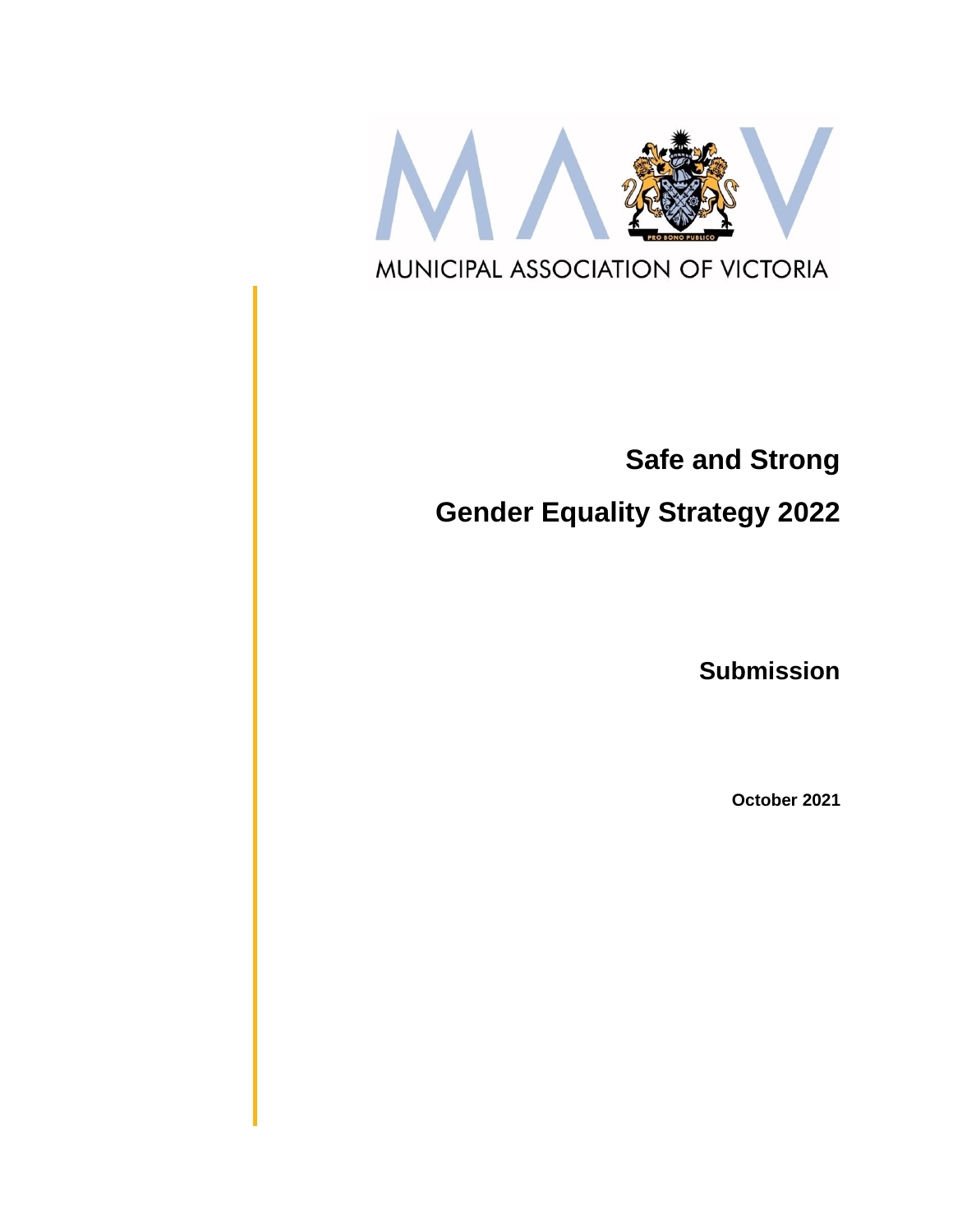

#### *© Copyright Municipal Association of Victoria, 2021.*

*The Municipal Association of Victoria (MAV) is the owner of the copyright in the publication Safe and Strong Victoria's Gender Equality Strategy refresh, October 2021.* 

*No part of this publication may be reproduced, stored or transmitted in any form or by any means without the prior permission in writing from the Municipal Association of Victoria.* 

*All requests to reproduce, store or transmit material contained in the publication should be addressed to Kellie Nagle, MAV Preventing Violence Against Women Policy Adviser at [knagle@mav.asn.au](mailto:knagle@mav.asn.au) or phone 03 9667 5585.*

*The MAV does not guarantee the accuracy of this document's contents if retrieved from sources other than its official websites or directly from a MAV employee.*

*The MAV can provide this publication in an alternative format upon request, including large print, Braille and audio.* 

*The MAV is the statutory peak body for local government in Victoria. The MAV would like to acknowledge the contribution of the councils who responded to our request for their comments and advice during this consultation. While this submission aims to broadly reflect the views of local government in Victoria, it does not purport to reflect the exact views of individual councils.*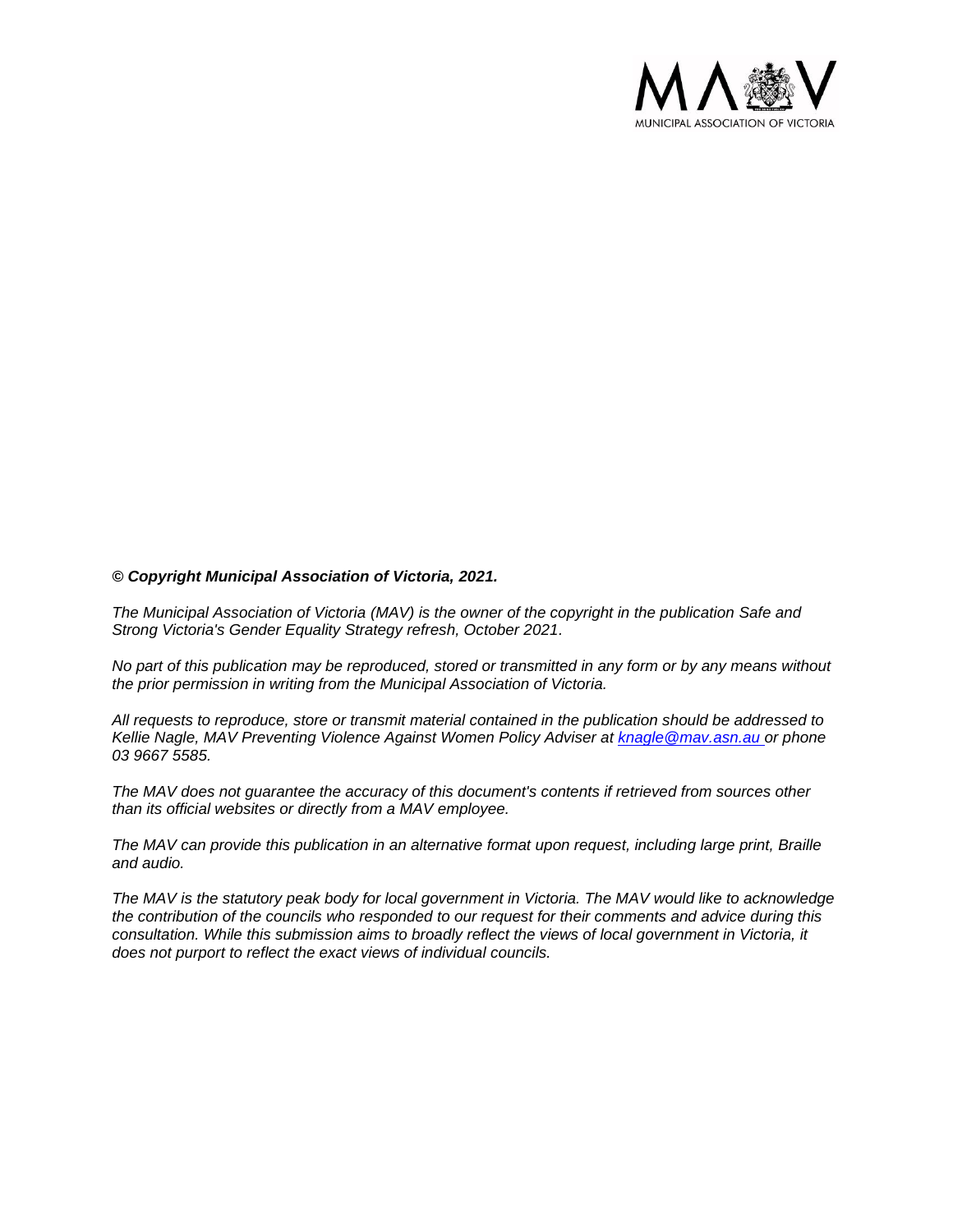

# **Contents**

| 1. | The role of councils is recognised across all four pillars of the next Safe and Strong                                                                                     |
|----|----------------------------------------------------------------------------------------------------------------------------------------------------------------------------|
| 2. | Local Government Area (LGA) level data is collected and published to support effective                                                                                     |
| 3. | Ensuring alignment of Safe and Strong with other legislative obligations and government                                                                                    |
| 4. | Investment in the MAV and the local government to support implementation of relevant<br>aspects of the Safe and Strong Strategy, including the Gender Equality Act 2020 14 |
| 5. | Support for gender equal and diverse representation among councillors and senior                                                                                           |
| 6. | Support for councils to implement the recommendations of the Victorian Auditor General<br>Office's (VAGO) report on sexual harassment in local government 17               |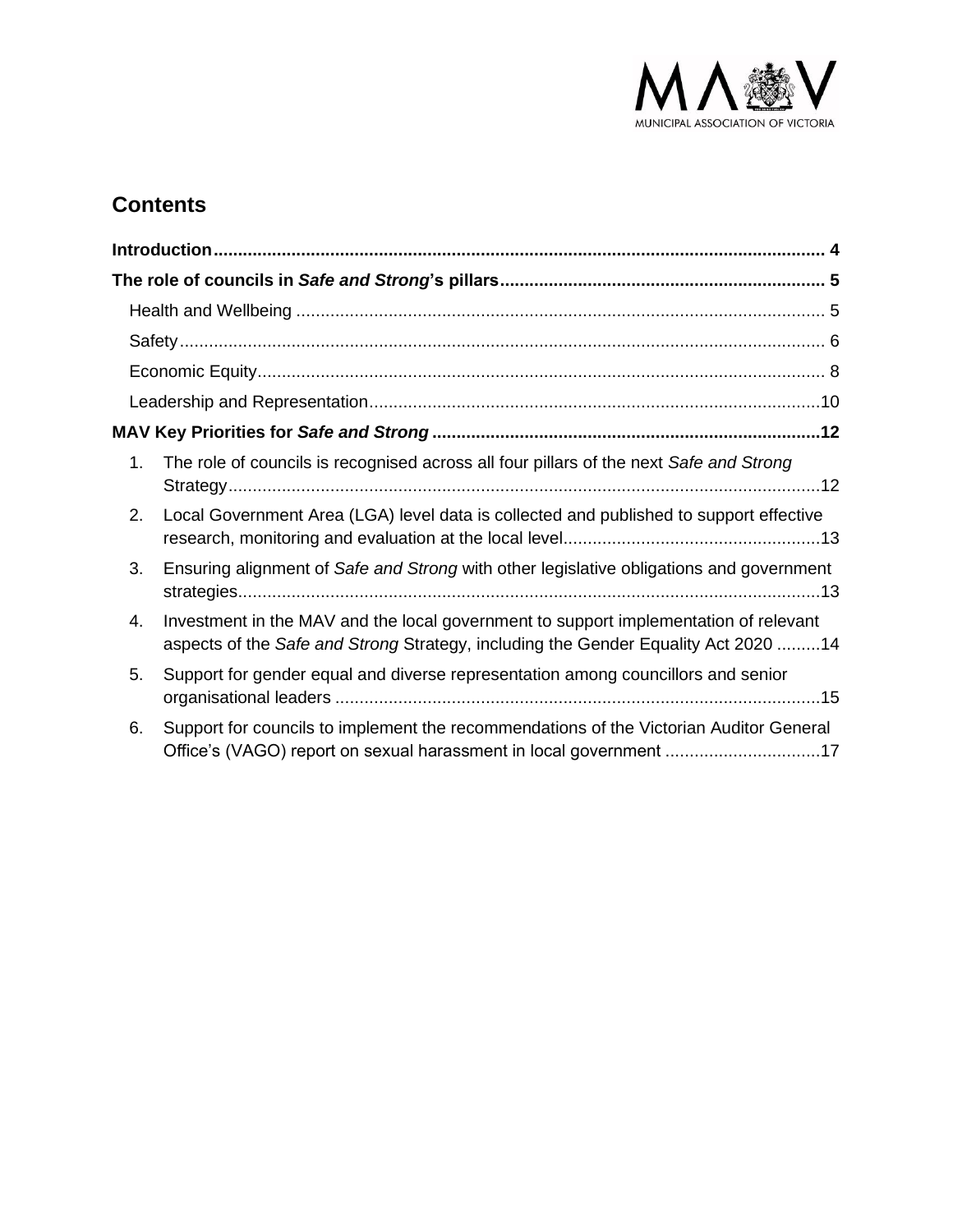

# <span id="page-3-0"></span>**Introduction**

The Municipal Association of Victoria (MAV) is the peak representative and advocacy body for Victoria's 79 councils. The MAV was formed in 1879 and the *Municipal Association Act* 1907 appointed the MAV the official voice of local government in Victoria.

Today, the MAV is a driving and influential force behind a strong and strategically positioned local government sector. Our role is to represent and advocate the interests of local government; raise the sector's profile; ensure its long-term security; facilitate effective networks; support councillors; provide policy and strategic advice; capacity building programs; and insurance services to local government.

The MAV commends the Victorian Government for the significant progress and achievements that have occurred through the reforms of the first iteration of the *Safe and Strong* strategy*,* launched December 2016. The MAV is proud to be working closely with the State and sector partners to support the strategy's vision and actions. The opportunity provided to the local government sector by the Office for Women as part of this consultation to inform the next iteration of the strategy is also acknowledged and appreciated.

The renewed strategy is an opportunity to evolve the breadth and depth of our gender equality efforts, support integrated whole-of-government and community activity, and contribute to the evidence base for continuous improvement.

To address gender inequality, change is needed across all parts of society, simultaneously reaching multiple settings within our communities. Individuals, organisations, government, and society need to understand and address gender inequality, and social norms need to change by building knowledge and skills, practices and structures.

Gender equality is a priority for Victorian councils in their role as large employers and through the myriad of community facing services they deliver to people across the life cycle. Everyone in local government has a role to play in working to achieve gender equality. This includes councillors, executive leaders, managers, gender equity and primary prevention specialists, and people working at all levels in council from front-line service staff to policy officers and administrators.

There are opportunities to highlight the role of councils across the four pillars in the renewed *Safe and Strong* strategy as they continue to innovate, grow their expertise and lead by example to build safe and equitable communities for all Victorians. Particularly in the priority areas of implementation of the Gender Equality Act 2020 and increased diversity and gender balance in local representation. The local government sector, with appropriate resourcing, is well placed to support this evolution.

Finally, it is important to acknowledge the gendered impact that COVID-19 has on all workforces and communities, including local government. The renewed strategy will need to account for the fatigue of our workforces and support a gender-equal recovery.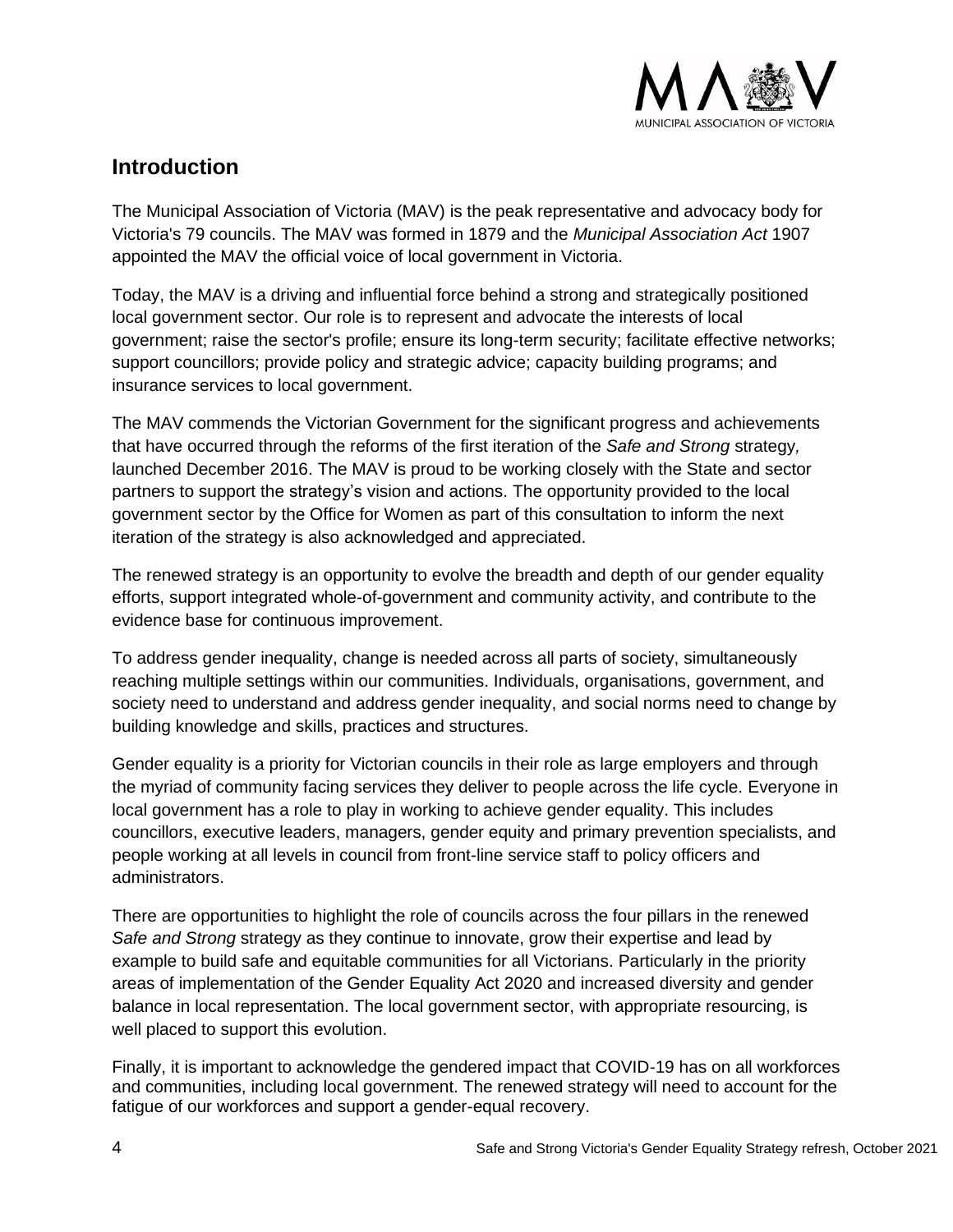

# <span id="page-4-0"></span>**The role of councils in** *Safe and Strong***'s pillars**

Councils have influence and a critical part to play in each of the four pillars that form the basis of the next iteration of *Safe and Strong*, the Victorian Gender Equality Strategy, being:

- Health and Wellbeing
- Safety
- Economic Equity
- Representation and Leadership

Because of the reach and depth of engagement councils have with their communities they can enable an integrated approach to gender equity across many aspects of the community and all pillars in this strategy.

#### <span id="page-4-1"></span>**Health and Wellbeing**

Councils are required to develop *Municipal Public Health and Wellbeing Plans* every four years. They are experienced in delivering initiatives to diverse groups within their communities. Services that are regularly delivered include disability, aged care and positive ageing, youth, early years, maternal and child health (MCH), libraries, sport and recreation, planning, and arts and culture. The breadth of these services provides councils with unrivalled reach across their communities and at every life stage.

Councils manage and/or own a wide range of community facilities and spaces. They also have strong existing partnerships with community organisations that use these facilities including those in sport and recreation, neighbourhood houses, and parks and open space. These relationships provide unique opportunities to progress gender equality. Several councils have developed programs and policies to promote gender equity in sports settings. [Moreland City](https://www.activemoreland.com.au/sport/resources-for-sport-clubs/active-womens-and-girls/moreland-active-women-and-girls-strategy/)  [Council,](https://www.activemoreland.com.au/sport/resources-for-sport-clubs/active-womens-and-girls/moreland-active-women-and-girls-strategy/) for example, leveraged their grounds and facilities allocation policy to require greater gender equity in sports clubs, while many other councils including Moorabool, Moonee Valley, Hepburn and Yarra Ranges, provide gender equity training and action planning support to sports club members and leadership groups.

Maternal and child health services present a particular opportunity to reach every new parent and child in Victoria at a key life stage when gender roles often shift or solidify. Supporting the MCH workforce to embed, promote and role model gender equitable practices would have a farreaching impact, with opportunities to include gender equity in the training of MCH nurses. Furthermore, this universal service is a key setting through which to support new parents' mental health. The contact MCH nurses have with new parents has been especially crucial for reducing isolation in the context of COVID-19.

Councils are not new to gender equity as an important aspect of overall community health and wellbeing. While they are now required by the Gender Equality Act to undertake gender impact assessments on all policies, programs and services that significantly impact the community, many councils have already developed Gender Equality Strategies, such as [Monash,](https://www.monash.vic.gov.au/About-Us/Council/Publications/Plans-and-Strategies/Gender-Equity-Strategy) [Mornington Peninsula,](https://www.mornpen.vic.gov.au/About-Us/Strategies-Plans-Policies/Strategy-Plan-Listing/Gender-Equality-Strategy) and [Maribyrnong,](https://www.maribyrnong.vic.gov.au/Residents/Staying-safe-and-healthy/Your-health-and-wellbeing/Promoting-gender-equity) and supported innovative community programs that promote gender equality. For example, [Darebin City Council](https://www.darebin.vic.gov.au/Services-and-business/Multicultural-services-and-diversity/Our-commitment-to-equality/Gender-equity-in-the-early-years) and [Nillumbik Shire Council's](https://www.nillumbik.vic.gov.au/Community/Gender-equity/Gender-Equity-in-the-Early-Years) work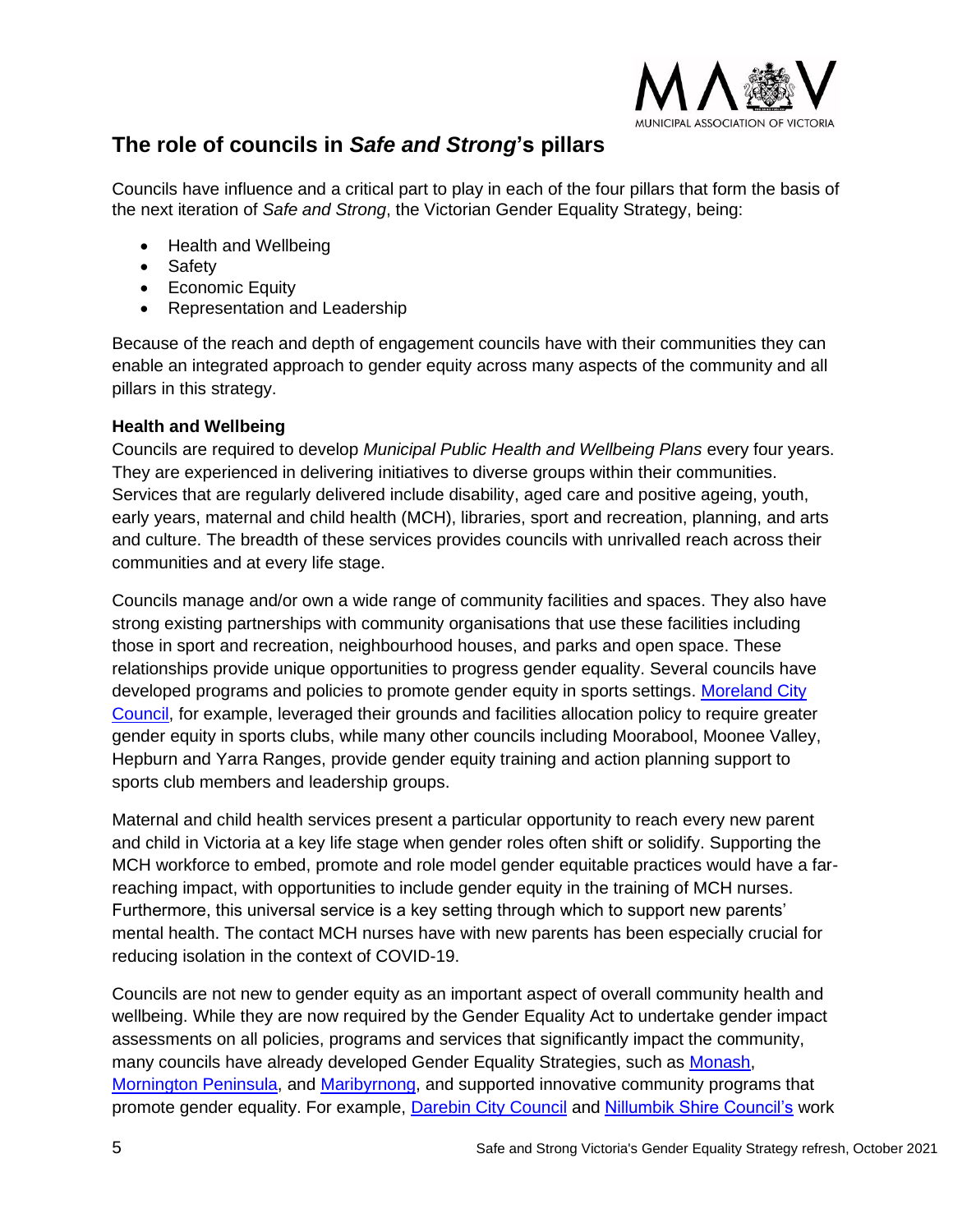

on gender equity in the early years, Wodonga City Council's [Balance for Better Business](https://d2bb010tdzqaq7.cloudfront.net/wp-content/uploads/sites/2/2019/05/01005825/Balance-for-Better-Business_A5-Brochure.pdf)  [program,](https://d2bb010tdzqaq7.cloudfront.net/wp-content/uploads/sites/2/2019/05/01005825/Balance-for-Better-Business_A5-Brochure.pdf) and Bayside City Council's [Changing Faces Exhibition](https://www.bayside.vic.gov.au/changing-faces-exhibition) (2019). For more examples visit the [MAV's website.](https://www.mav.asn.au/what-we-do/policy-advocacy/social-community/gender-equality)

Under the Health and Wellbeing pillar, the Gender Equality Strategy Renewal Local Government Sector Roundtable Consultation (Local Government Sector Roundtable) identified menopause education along with public programs and education focused on destigmatising sexual and reproductive health as priorities. Councils and the MAV are experienced in delivering public awareness raising campaigns and programs such as [16 Days of Activism against](https://www.mav.asn.au/__data/assets/pdf_file/0007/27475/16-Days-Initiative-2020-FINAL_Summary-Report-1-page-spread.pdf)  [Gender-Based Violence,](https://www.mav.asn.au/__data/assets/pdf_file/0007/27475/16-Days-Initiative-2020-FINAL_Summary-Report-1-page-spread.pdf) the [Be Kind](https://www.mildura.vic.gov.au/Community/COVID-19-information-and-support/Be-kind) campaign established during COVID-19, and [EveryAGE](https://www.everyagecounts.org.au/)  [Counts](https://www.everyagecounts.org.au/) a campaign against ageism. This experience and councils' reach across the community can be leveraged to reinforce and promote positive public health messages where people live, work and play especially in rural and regional areas.

#### <span id="page-5-0"></span>**Safety**

The role of councils in enhancing safety for all members of our communities is an important one. This has traditionally been viewed as an important aspect of promoting community cohesion, health and wellbeing. Women's and gender diverse people's safety – particularly family violence prevention, and safety and access to public space – have been priorities for many councils over many years.

Several councils, including [Casey,](https://www.casey.vic.gov.au/policies-strategies/family-violence-prevention-strategy) [Frankston,](https://www.frankston.vic.gov.au/Our-Community/Health-and-Wellbeing/Preventing-Violence-Against-Women) and [Wodonga,](https://www.wodonga.vic.gov.au/Portals/0/Attachments/SEIS_2016_to_2022_web.pdf) have preventing family violence and/or violence against women strategies. The importance of councils in the prevention system is receiving greater recognition and investment through the *Free from Violence Strategy* and associated development of the *Local Government Guide to Preventing Family Violence and all forms of Violence Against Women* (the *Local Government Guide*), along with integration of local government into prevention sector workforce development. This development and investment from the Victorian Government builds on over a decade of work undertaken by councils in this space. Many examples of this work are available on the [MAV website.](http://www.mav.asn.au/genderequality)as well as the soon to be published booklet, *[Communities free from violence: local government leading change](https://www.mav.asn.au/__data/assets/pdf_file/0003/28542/Communities-Free-From-Violence.pdf)*.

The MAV expects engagement from councils in the prevention of family violence and all forms of violence against women to continue to increase over the coming years with the roll out of the *Local Government Guide* (due to be released April 2022), greater engagement with the *[MAV](https://www.mav.asn.au/what-we-do/policy-advocacy/social-community/gender-equality/pvaw-network)  Gender Equality and Preventing [Violence Against Women and all forms](https://www.mav.asn.au/what-we-do/policy-advocacy/social-community/gender-equality/pvaw-network) of Gender-Based [Violence Network](https://www.mav.asn.au/what-we-do/policy-advocacy/social-community/gender-equality/pvaw-network) (GE, PVAW and GBV Network)* from diverse areas of council, and enabling aspects of the Gender Equality Act.

Along with council work in prevention, the introduction of the *Family Violence Information Sharing Scheme, Child Information Sharing Scheme*, and *Multi-Agency Risk Assessment and Management Framework* mean that relevant council workforces such as MCH and early childhood are now prescribed to share information to assess and manage family violence risk and to promote the safety and wellbeing of children. Although not family violence specialists, councils are well placed and have long been required to respond to family violence.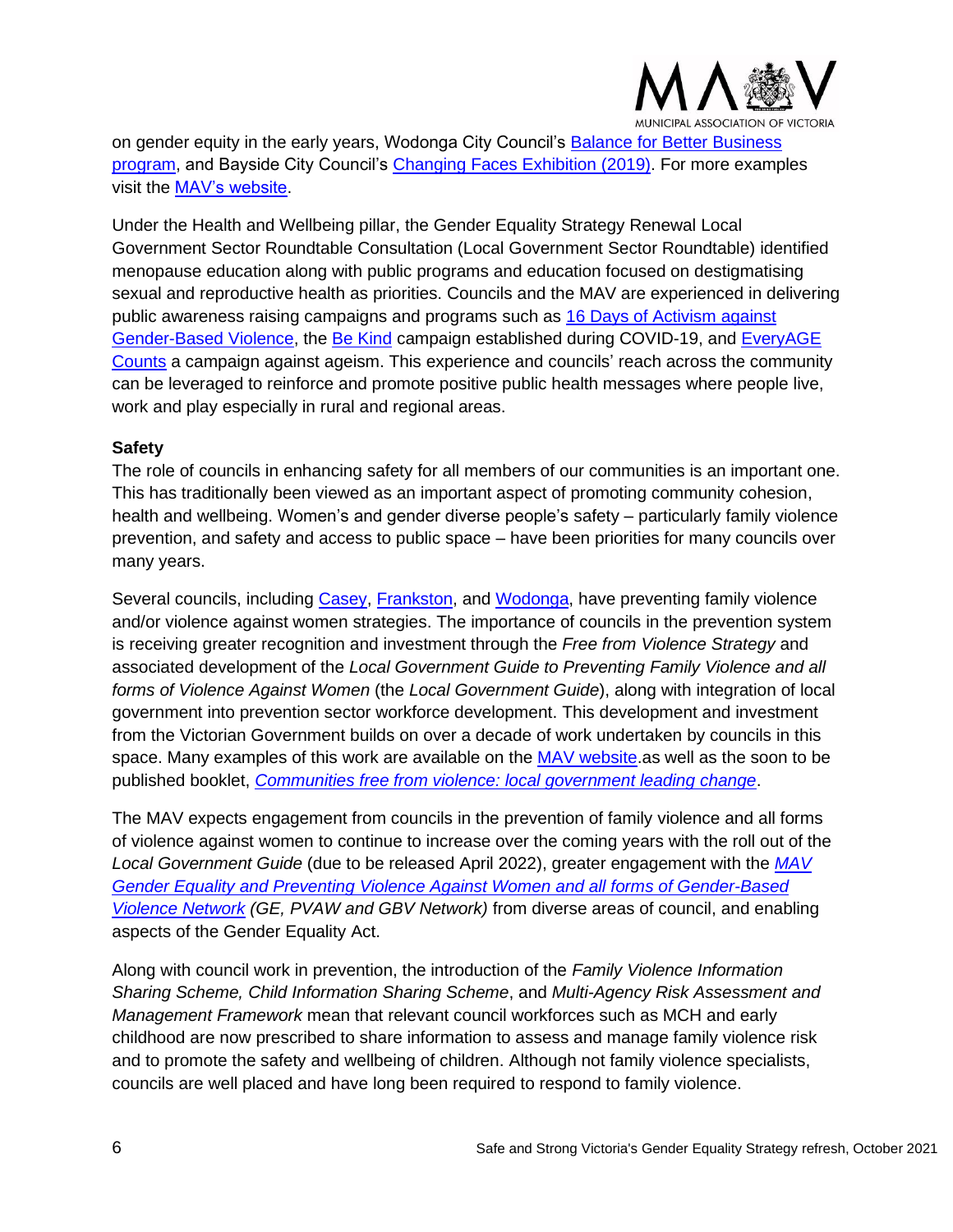

Many workforces not prescribed, such as libraries, local laws, customer services and emergency management, also receive disclosures from the public and are increasingly being trained by their councils to identify, respond and refer appropriately. Furthermore, the reach of these roles into the community provides an important avenue for disseminating information related to family violence and support services available at the local level. Anecdotally this has been particularly important during the COVID-19 pandemic when many specialist services have been less accessible to the community.

The work of several councils in prevention of family violence and violence against women before, during and after emergencies is significant and will be increasingly important in the recovery from COVID-19 and as the impacts of climate change continue to be felt. Examples include Macedon Ranges Shire, the first council in Australian to develop a strategy for [Preventing Violence Against Women in Emergencies](https://www.mrsc.vic.gov.au/About-Council/Our-Council/Strategies-Plans/Prevention-of-Violence-Against-Women-in-Emergencies-Action-Plan) and Casey City Council's work on [Gender](https://www.mav.asn.au/__data/assets/pdf_file/0019/25426/Casey-City-Council-Gender-and-family-violence-pandemic-response.pdf)  [and Family Violence Pandemic Response.](https://www.mav.asn.au/__data/assets/pdf_file/0019/25426/Casey-City-Council-Gender-and-family-violence-pandemic-response.pdf)

Councils are a critical partner in the emergency management sector and have an important role to play in relation to disaster planning, relief, and recovery. Gender is a fundamental consideration at all phases of emergency management as it influences different expectations and experiences of people of different genders and can compound the already damaging effects of disaster. It is critical that decisions being made in emergencies and disasters are reflective of everyone impacted.

Women's access to public spaces has been identified as a key safety priority by the Local Government Sector Roundtable, and there is opportunity for councils to have influence and be partnered with in this area. Design and development of outdoor space is a key lever councils can use to improve the safety of and access to public space for all members of the community including women and gender diverse people.

Many councils undertake audits and adopt changes to specific public spaces such as parks, walking or bike paths, and streetscapes, to make them more accessible and responsive to the needs to women and gender diverse people. Increasingly councils are mapping the perceptions and experiences of community members in public space and developing audit tools to guide this process. For example, 24 councils participated in [YourGround,](https://www.yourground.org/) a recent project mapping a safer Victoria for women and gender-diverse people. The role of local government in responding to sexist advertising in public space is also being explored with new guidelines for local government under development by [Melbourne City Council and Women's Health Victoria](https://shequal.com.au/)*.*

Another key priority identified by the Local Government Sector Roundtable is the interplay between access to housing and safety. The MAV and Victorian councils have welcomed the Victorian Government's *Big Housing Build*, and the expectation that it will accommodate up to 1,000 victim survivors of family violence. We also recognise that despite the unprecedented level of investment, sustained investment will be needed over at least the next ten years to bring Victoria's level of affordable housing up to an additional 60,000 new public and community homes by 2031.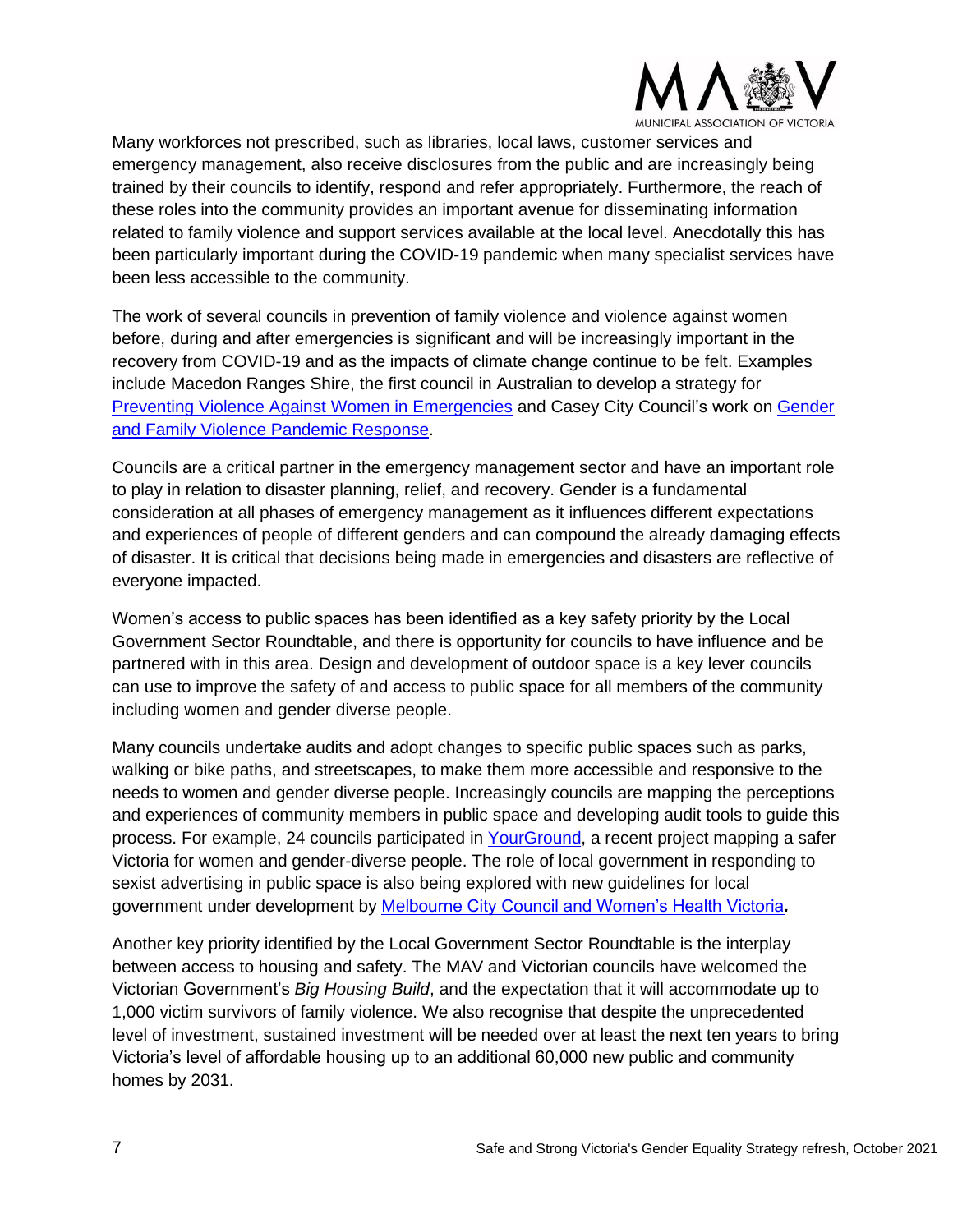

As part of our work with the State Government to develop a Social and Affordable Housing Compact, the MAV will be seeking commitments that, in addition to the *Big Housing Build*, the state government will invest to ensure to increase the supply of local crisis accommodation options, support services, facilities and amenities in partnership with local service providers. The Compact will provide the opportunity to articulate the intention of a new and respectful partnership with local government which will set the broad parameters for the relationship going forward.

The Compact will support and give the welcomed focus on pathways, including for people experiencing family violence, in the proposed [Ten Year Social and Affordable Housing Strategy.](https://engage.vic.gov.au/ten-year-social-and-affordable-housing-strategy-victoria) *Safe and Strong* should look to align with and enhance this work to avoid duplication across government.

In 2020, the MAV worked closely with the Victorian Auditor-General's Office (VAGO) to develop and encourage participation in the *2020 Sexual Harassment in Local Government survey*. Seventy-five of 79 Victorian councils participated, indicating the importance with which councils view this issue and their desire to find ways to improve.

There is broad acceptance of the recommendations coming out of the *VAGO Sexual Harassment in Local Government Report* (the VAGO Report) by the local government sector. This report provides a roadmap of actions that councils can take to ensure a better understanding of the prevalence, prevention, and response to sexual harassment, both at the organisational level and for elected representatives.

There is a clear need for further education, support and ongoing training for councils to implement the VAGO Report recommendations and understand the intersections of relevant legislation, including the Gender Equality Act 2020 and Local Government Act 2020. There have been no resources or support provided to councils to implement the recommendations and most resources related to workforce sexual harassment are not nuanced to local government sector requirements, particularly those of councillors. The language used (i.e. employees/workplaces), for example, may exclude, confuse or reduce the avenues available to councillors for lodging complaints. There is also a need for greater understanding of sexual harassment as 'serious misconduct' under the new Local Government Act, and greater emphasis needed in the mandatory Code of Conduct training and on incorporating sexual harassment training as part of councillor induction and ongoing professional development.

The MAV is committed to working with our members on the issue of sexual harassment. Our CEO is a member of the Ministerial Taskforce on Workplace Sexual Harassment which is due to release recommendations that should be considered in *Safe and Strong*.

#### <span id="page-7-0"></span>**Economic Equity**

There are several ways through which councils can influence economic equity: in their capacity as a workplace, through their community and economic development work, and as a major procurer of goods and services.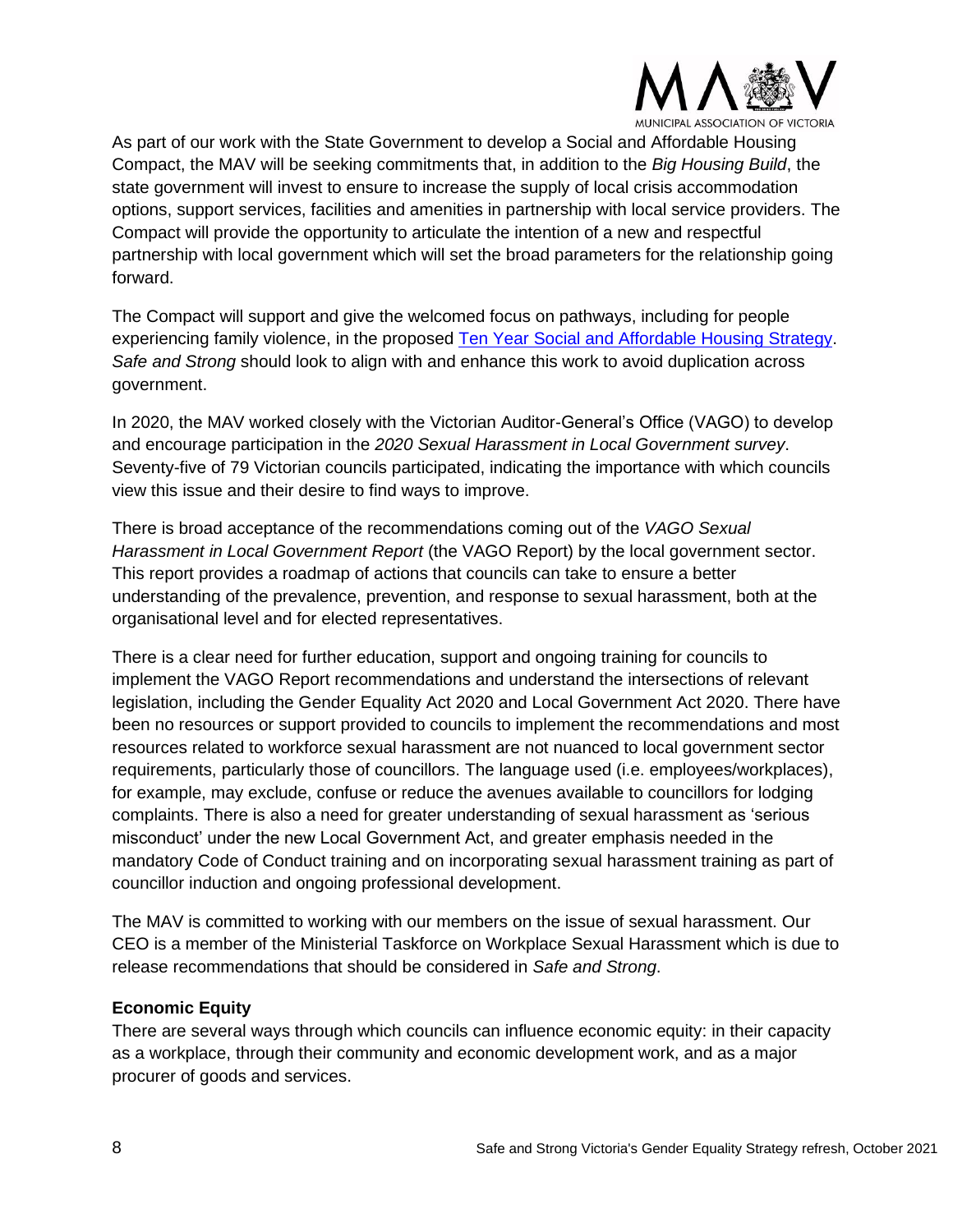

As workplaces, many councils have implemented organisational development or cultural change programs such as *Workplace Equality and Respect* or a Gender Equity Advocates /Champions of Change program. Other councils have progressively worked to improve equity outcomes in workplace policies and practices such as family violence, sexual harassment, flexible work, leave entitlements, recruitment, and promotion, and have introduced training modules to induction and regular staff training.

Stand out examples of councils' innovation in gender equitable workplace policy include Surf Coast Shire Council, the first organisation in the world to introduce [family violence leave](https://www.surfcoast.vic.gov.au/Community/Public-health/Gender-Equality) to their enterprise agreement, and Bass Coast Shire Council, which recently introduced greater gender [equity to their parental leave policies](https://www.basscoast.vic.gov.au/about-council/news-listing/council-sets-gender-equality-landmark) including removing the distinction between primary and secondary carers and providing superannuation on unpaid parental leave for up to 12 months.

Victorian councils employ over 50,000 people, the majority of whom are women working in areas of family and community services, aged and disability services and governance. Anecdotally, the impact COVID-19 has had on the workload and mental health of this workforce has been significant, particularly during this current extended lockdown. The renewed *Safe and Strong* should reflect the disproportionate burden COVID-19 has had on women these past twoyears and support a Victoria that 'builds back better' in relation to gender equality opportunities and outcomes.

The introduction of the Gender Equality Act 2020 and establishment of the Commission is a significant achievement of the first edition of the *Safe and Strong* Gender Equality Strategy. These advancements will enhance the existing efforts of councils to create equitable workplaces through workplace gender audits and Gender Equality Action Plans, leading to greater consistency across the sector.

The MAV has developed a strong and collegial relationship with the Commission for Gender Equality in the Public Sector (the Commission) in the relatively short period of time since their inception and introduction of the Gender Equality Act 2020. The Commissioner and members of her team have willingly participated in various local government events including an MAV Leadership Forum and several MAV GE, PVAW and GBV Network meetings. The MAV is also contributing to this effort via our CEO's representation on the Implementation Support Advisory Committee and a board member's participation on the Gender Equality Advisory Committee (GEAC).

While councils and the MAV acknowledge that the Commission has worked hard to provide support to public entities and develop strong working relationships with us in their first 18 months, the resourcing and capacity of the Commission to provide the tailored support, guidance and resources needed for councils to successfully and fully implement the obligations of the Gender Equality Act 2020 have been inadequate. The workplace requirements of the Gender Equality Act 2020 show great promise for enhancing councils' efforts to improve gender equality in this sphere of influence but without additional resourcing and tailored support it will not reach its full potential.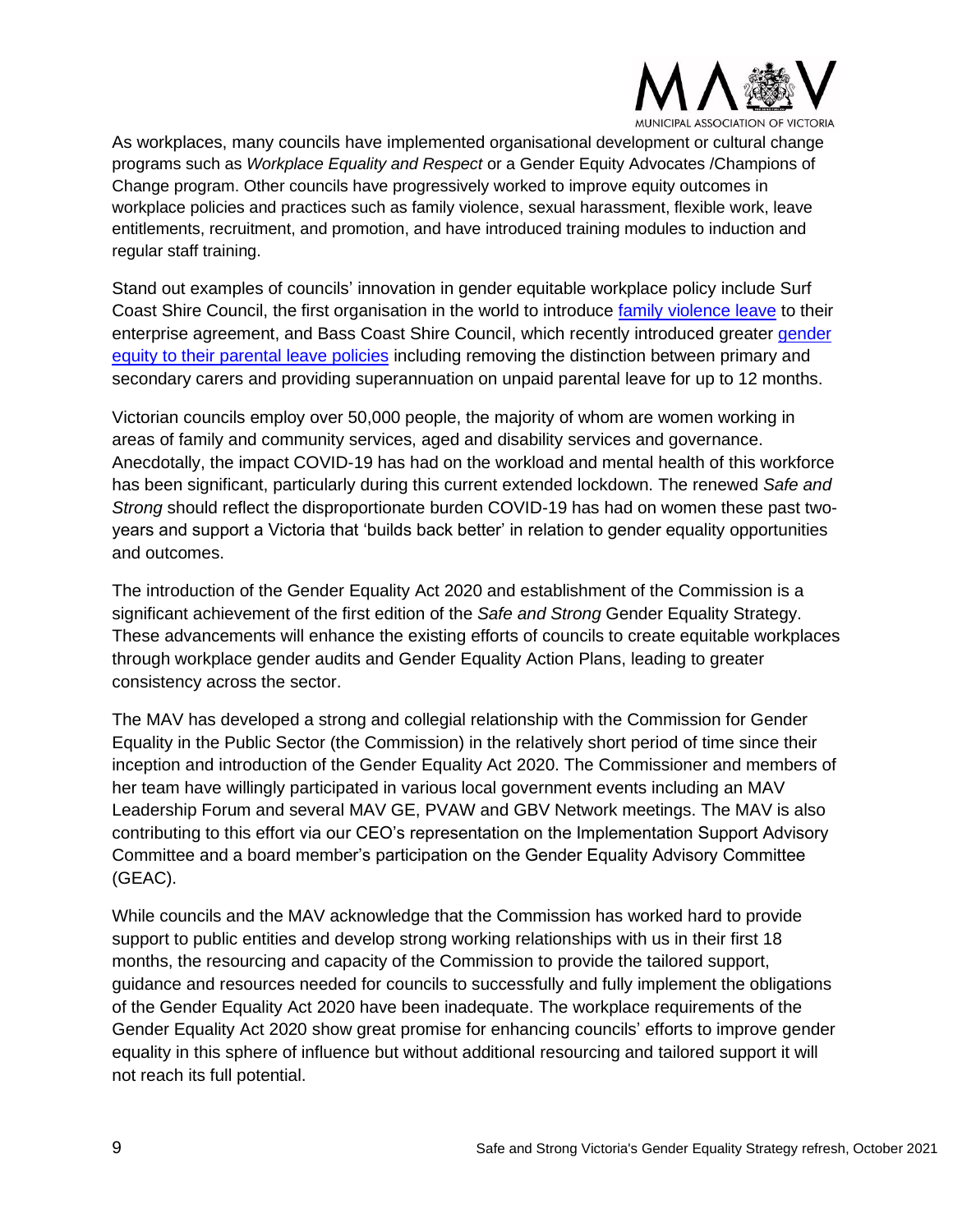

The work councils undertake in economic and community development is another area where councils have potential to make significant contributions to economic equity. This could include identifying and contributing to address structural barriers to economic equity in their communities, particularly at the local and regional level and in rural settings, and supporting or implementing initiatives to encourage workforce diversification.

A recent example of research undertaken in this area is Whittlesea City Council's [gender equity](https://www.sgsep.com.au/projects/whittlesea-gender-equity-in-employment-analysis)  [in employment project](https://www.sgsep.com.au/projects/whittlesea-gender-equity-in-employment-analysis) which explored gender equity in employment in the outer suburbs. The [Women Building Surveyors Program](https://www.localgovernment.vic.gov.au/grants/women-building-surveyors-program) is an important example of the State Government partnering with councils to address gendered segregation of a particular workforce. There is also the possibility of applying a gender lens to economic development initiatives that promote local job creation and growth, or the transition to new workforces when regional industries close down (e.g. manufacturing or power generation).

Procurement is a significant part of council business and influence on the community totaling over \$9 billion in expenditure on goods and services per year. Many councils have demonstrated experience in social procurement over a number of years, however gender equitable procurement is an emerging area.

The MAV has a leadership role in collaborative purchasing arrangements of local government and can use associated policy and practice to support gender equality. This may be as simple as seeking data from perspective suppliers on executive team gender and diversity and/or how they are implementing gender equity processes in their workplace. The Social Procurement framework can be strengthened to be more explicit in respect to gender equality outcomes.

#### <span id="page-9-0"></span>**Leadership and Representation**

Progress has been made towards the target set out in *Safe and Strong* of 50 per cent female representation on councils by 2025. At the 2020 local government elections, female councillors increased from 38.1 per cent to 43.8 per cent, the highest proportion of female elected representatives of any state or territory at any time.

The MAV produced a 100 [years of women in local government video](https://vimeo.com/483857593) celebrating this milestone and the progress achieved over the past century in elected leadership.

The MAV's former President, Coral Ross, was awarded Churchill Fellowship in 2018 to improve gender equality in local government by increasing the number of women councillors.

Her research covering USA, Canada, England, Sweden and Germany found that while there are many overseas programs to elect women which can be implemented in Australia, parity will not be achieved until the systemic and cultural barriers which prevent women being elected are addressed.

Her [report](https://www.churchilltrust.com.au/project/to-improve-gender-equality-in-local-government-by-increasing-the-number-of-elected-women-councillors/) details more than 50 initiatives to elect women, the growing issue of sexual harassment and on-line abuse and she makes 33 recommendations for all three levels of government.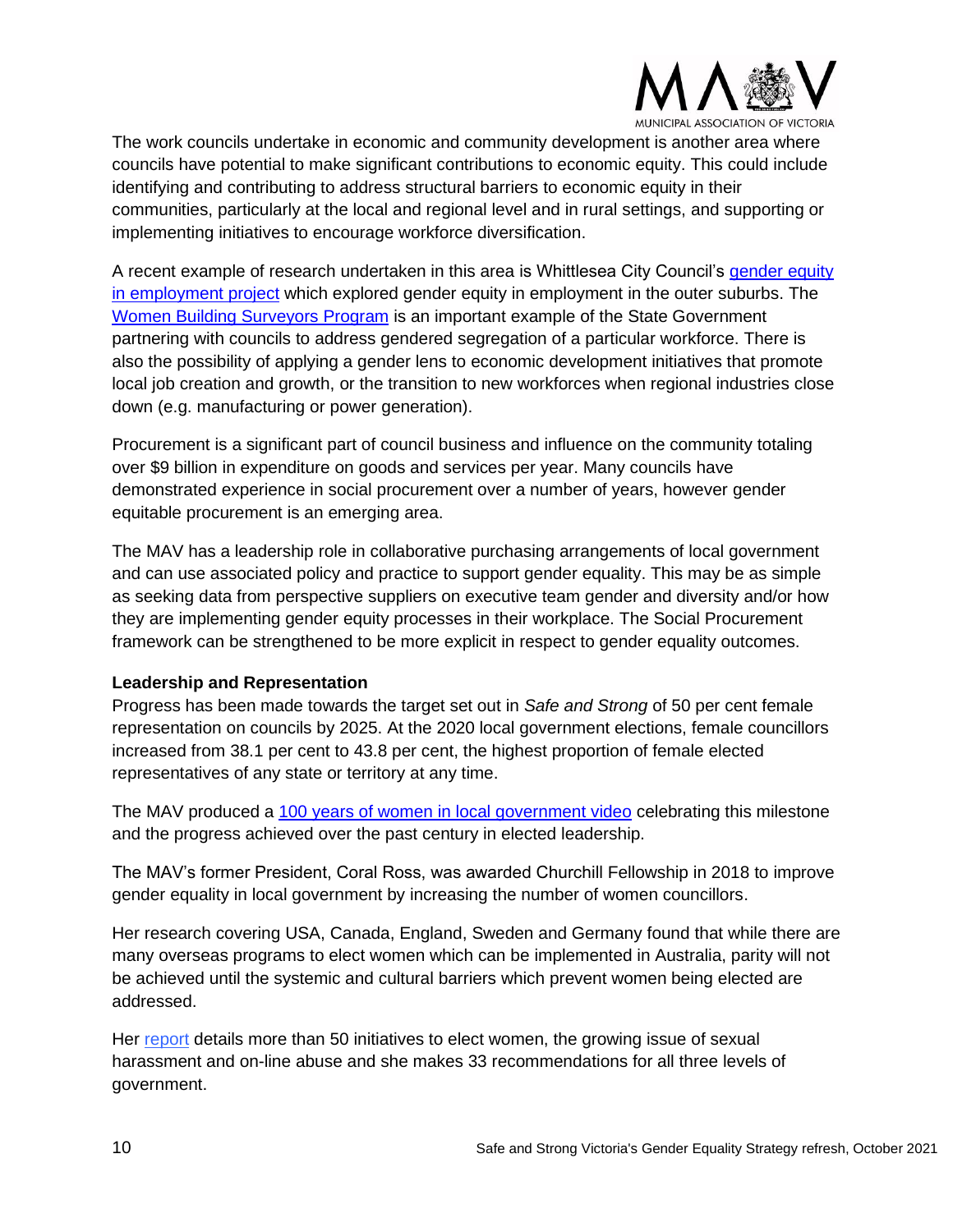

Examples of some of the support required to encourage more women into local government include:

- Women's leadership forums at least two years prior to the election
- Training for women candidates the year of the election
- Webinars and online training to demystify the council process
- Public campaign encouraging the community to 'Ask her to stand'
- A knowledge hub where resources and information can be easily accessed
- Mentoring and sponsorship programs (including mentors of all genders)

All initiatives should be accessible, affordable (subsidized where needed) and flexible, including childcare provision, with an explicit focus on encouraging and supporting women from diverse backgrounds and experiences to stand. Tapping into community organisation, sporting club, school and kinder leadership should be encouraged, as well as more traditional pathways, such as local chambers of commerce.

The MAV has been delivering the Stand for Council campaign since 2008 which supports Victorian councils with a variety of social media activities. It also delivers community and candidate information sessions to help raise awareness about the role and responsibilities of councillors and encourages community members to stand for their local council. In 2020, the MAV delivered 57 Stand for Council information sessions for 45 Victorian councils, including 34 rural/regional and 23 metro, with a total of 946 participants. There's an opportunity ahead of the 2024 elections to work with the State Government to tailor these to further encourage diverse participation.

The establishment of the Local Government Gender Equality Advisory Committee (GEAC) is a significant achievement from the current *Safe and Strong* Strategy. GEAC provides elected and executive local government leaders, along with sector peaks, a forum to come together to discuss, develop and strengthen opportunities for sector leadership. Support for the work of GEAC and associated leadership development projects that arise through this forum will be important in the next Strategy.

The MAV is represented on the Gender Equality Advisory Committee (GEAC) by an MAV Board member who is also Mayor of a regional council. The work of this committee is very much focused on increasing the diversity of elected representation. Four working groups have formed through the GEAC structure, covering the topics of:

- Election strategies and increasing the diversity of women standing
- Culture and respect (identifying aspects of poor culture that may discourage women standing)
- Council workforce development (staff and leadership)
- Structures and barriers to standing (e.g. council meetings held at night, renumeration).

The recommendations being developed through this process should be considered as part of the *Safe and Strong* strategy renewal, as well as communicated to the local government sector providing opportunities to increase buy-in and early adoption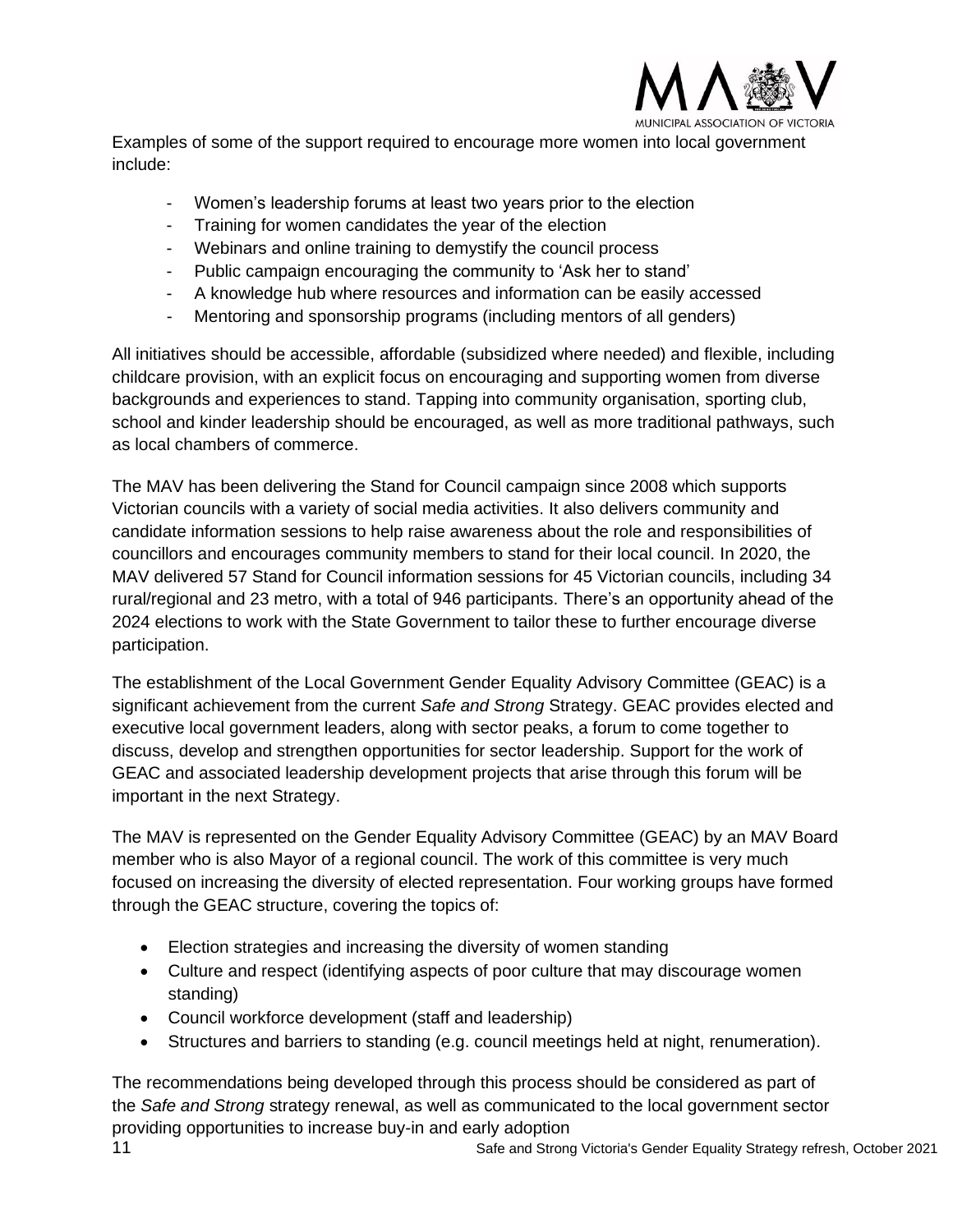

Council organisations, particularly in senior ranks, need to better reflect gender equality and the diversity of the communities they serve within their own workplaces. Like other sectors, councils are making progress with an increasing number of women being appointed to CEO positions over recent years, with women now constituting 24 of Victoria's 79 council CEOs (30 per cent). WGAs undertaken as part of councils' Gender Equality Act responsibilities will help illuminate areas for improvement, particularly in relation to pipelines for career progression.

Programs such as the 'Emerging Leaders' program offered through Local Government Professionals (LGPro) has a solid reputation in the sector, however there are limited places per year. There is also no dedicated stream for women and few incentives to increase participants from under-represented groups, such as people who live with a disability or have a diverse cultural background, with the exception of offering scholarships to nominees from Aboriginal and Torres Strait backgrounds for the first time in 2022. Similarly courses from the Australian Institute of Company Directors are highly regarded and the MAV currently supports the participation of councillors, but cost is prohibitive and limits its accessibility to underrepresented groups and those in other council leadership positions.

The MAV has actively supported the Victorian Government's 'Recognition Matters' program over recent years. There is an opportunity to build on existing awards and recognition programs, such the [LG Pro Awards for Excellence](https://www.lgpro.com/LGPro/Awards/Awards_for_Excellence.aspx) and the [Sally Isaac Scholarship Fund Memorial Award](https://www.lgpro.com/LGPro/Awards/Sally_Isaac_Award/LGPro/Awards/Sally_Isaac_Award.aspx?hkey=64449b1f-c6df-43a5-8e73-84b608d08a02) for young women, by building a network of established leaders (i.e. past inductees) who are encouraged and supported to take on more formal mentoring roles for those starting out on their leadership journey.

There is also an opportunity for introducing and promoting a streamlined process for council community award winners (i.e. individuals who have made an outstanding contribution to the community) to have their nominations submitted to the State's equivalent awards, including women and gender diverse people being submitted for consideration through the Recognition Matters program.

# <span id="page-11-0"></span>**MAV Key Priorities for** *Safe and Strong*

## <span id="page-11-1"></span>**1. The role of councils is recognised across all four pillars of the next** *Safe and Strong* **Strategy**

As the level of government closest to the community providing unrivalled reach to where people live, learn, work and play across the life cycle, local government can play a pivotal role in promoting gender equality in Victoria. Councils have existing infrastructure that can be effectively engaged to promote gender equality. They know and work with their communities and can contribute to addressing their diverse and intersectional needs. With adequate support, councils can help lead this societal change through the services they deliver, their organisational structure and operations, and through leadership and representation in the community. This reach is particularly important in regional, rural, and remote areas where access to other services and organisations may be limited.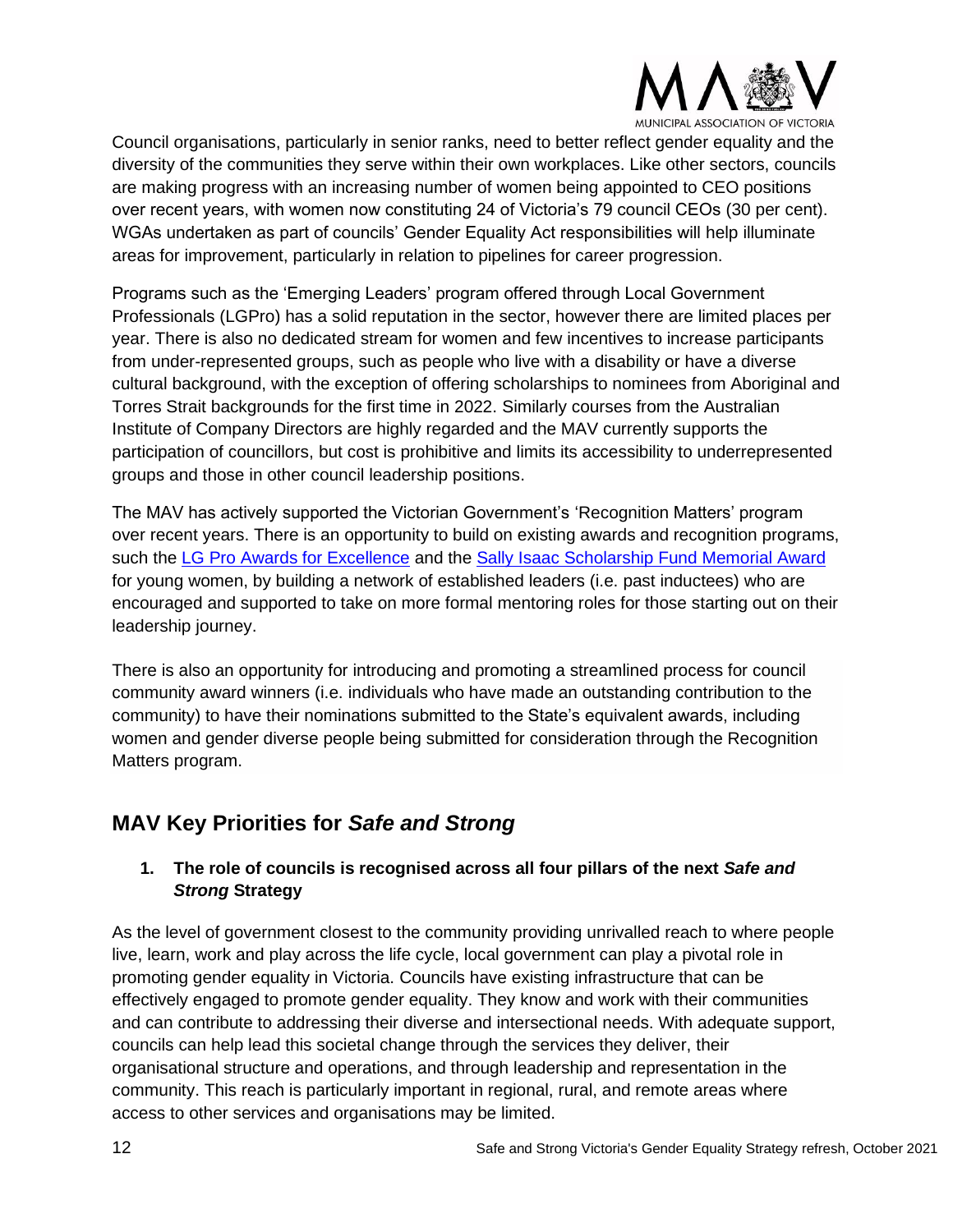

While there are opportunities across the four pillars, it is the view of the MAV that the priorities for local government in this iteration of *Safe and Strong,* are additional support for councils to implement the Gender Equality Act 2020 and increasing the diversity and gender balance in local representation. The local government sector, with appropriate resourcing, is well placed to support this evolution.

## <span id="page-12-0"></span>**2. Local Government Area (LGA) level data is collected and published to support effective research, monitoring and evaluation at the local level**

There is diversity across the many communities in Victoria requiring tailored and nuanced approaches in different places and settings. Population data is an important tool for understanding trends, where intervention is needed, and measuring social change over time. This data is vital for research, monitoring and evaluation of gender equality initiatives, yet most of the best current evidence-based data sets are only available as State level data. With the introduction of the Gender Equality Act 2020 requirement to conduct Gender Impact Assessments (GIAs) on all policies, programs and services that impact on the public, councils are increasingly finding this to be a gap, particularly for intersectional data.

This lack of local government area (LGA) level data across platforms and research such as Respect Victoria's Prevention of Family Violence Data Platform, Workplace Gender Equality Agency data, National Community Attitudes Survey and in the outcome measures for the *Safe and Strong* Outcomes Framework means they are limited in their usefulness in helping councils understand the diverse needs and social changes in their local contexts.

The MAV, on behalf of councils, seeks a commitment in the next iteration of *Safe and Strong* to improved LGA level data collection and publication, disaggregated to demonstrate the experiences of diverse groups within communities that will enable more informed and nuanced community planning and strategies to increase gender equality. Additionally, inclusion of LGA level data in the outcome measures of the *Safe and Strong* Outcomes Framework would support local area planning, evaluation and comparisons over time.

## <span id="page-12-1"></span>**3. Ensuring alignment of** *Safe and Strong* **with other legislative obligations and government strategies**

The legislative and policy landscape has developed considerably since the first *Safe and Strong*  strategy was released in December 2016, largely in response to the recommendations from the world-first Royal Commission into Family Violence.

Some of the significant changes relevant to local government include:

- Amendment (Section.26) to Public Health and Wellbeing Act 2008 (Vic) requiring councils to report on measures they propose to take to reduce family violence
- introduction of the Gender Equality Act 2020 requiring councils to develop and publish their GEAPs and Progress Reports based on results of WGAs, employee experience surveys and GIAs
- *Ending family violence – Victoria's Plan for Change* 2016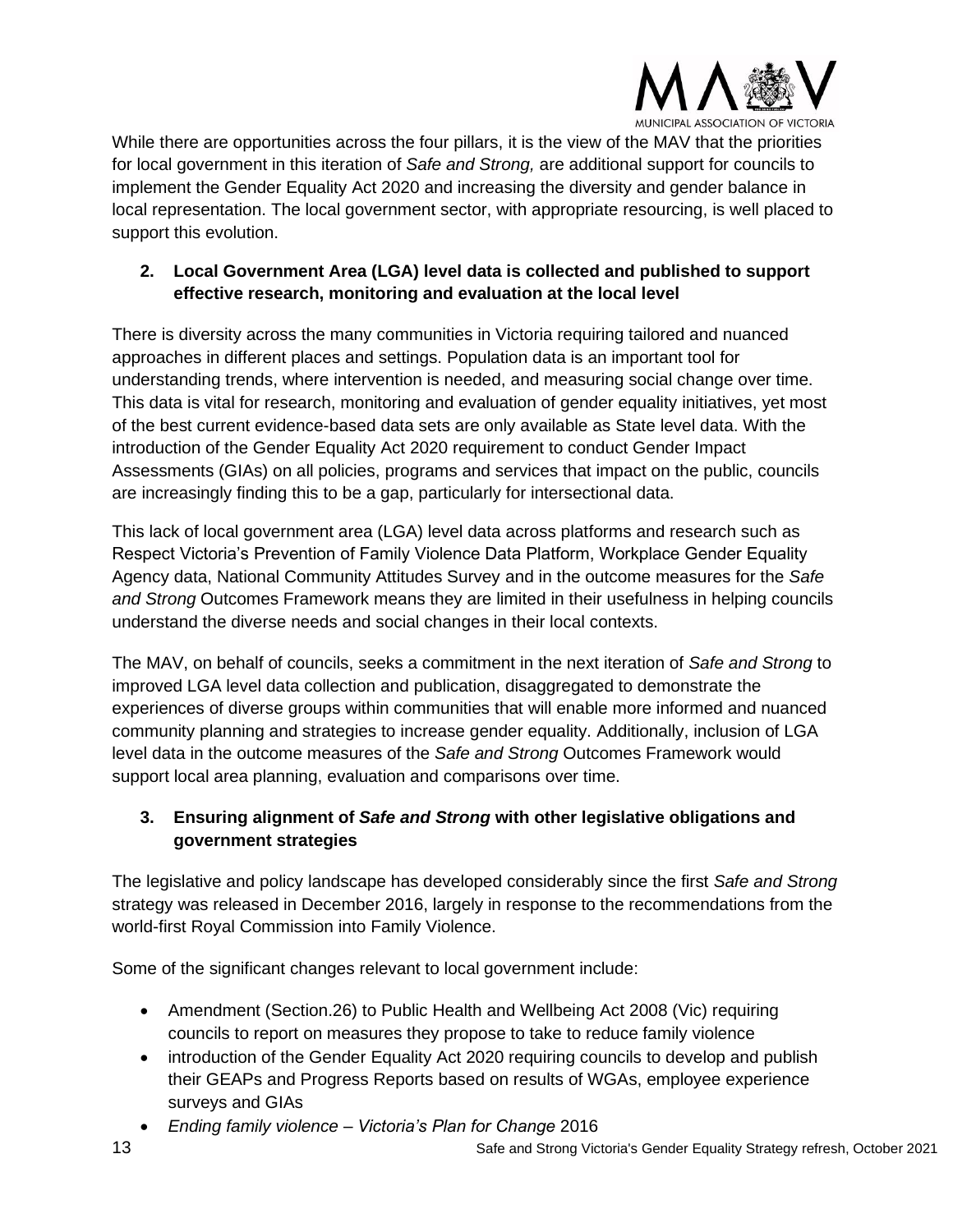

- *Free from violence – Victoria's strategy to prevent family violence and all forms of violence against women* 2017
- new Local Government Act 2020 requiring councils to prepare workforce plans that specify projected staffing requirements and set out measures to seek to ensure gender equality, diversity and inclusion, as well deliberative engagement processes.

Considering the progress that has occurred in the life of the first *Safe and Strong* strategy, there is an opportunity for the renewed strategy to be strengthened and enabled by its connection to other legislation and strategies, including those described above and other legislation such as the Human Rights Charter, Equal Opportunity Act, Occupational Health and Safety Act, and the current review of the Disability Act.

The MAV advocates that the new strategy clearly articulates how the gender equality effort is integrated with relevant work occurring across government and provides guidance on how the work links to other council obligations and broad diversity and inclusion goals, including intersectionality.

With the overlapping nature of gender equality and primary prevention of violence against women, strong alignment between the *Safe and Strong* and *Free from Violence Strategies,* and associated policies and legislation, is of high importance to councils to avoid duplication and improve efficiency and effectiveness.

## <span id="page-13-0"></span>**4. Investment in the MAV and the local government sector to support implementation of relevant aspects of the** *Safe and Strong* **Strategy, including the Gender Equality Act 2020**

The introduction of the Gender Equality Act 2020 and establishment of the Commission for Gender Equality in the Public Sector is a significant achievement of the first edition of the *Safe and Strong* Gender Equality Strategy that will enhance the existing efforts of councils to create equitable workplaces and communities through workplace gender audits, Gender Equality Action Plans, and gender impact assessments, leading to greater effort and consistency across the sector.

While the introduction of this new legislation is welcomed by councils, the new obligations create immense pressure on existing resources and time. There is a need to upskill teams across diverse business units so they can undertake gender impact assessments as required by the Act, however this is an area new to most workers. Councils have requested advocacy support from the MAV around this issue however our resources in this area are limited.

Over the last decade the primary prevention of family violence and violence against women workforce in local government has steadily increased, as evidenced by the MAV [Gender](https://www.mav.asn.au/__data/assets/pdf_file/0018/26262/MAV-GEPVAW-Survey-2018-19-Summary-Report.pdf)  [Equality and Preventing Violence Against Women Survey](https://www.mav.asn.au/__data/assets/pdf_file/0018/26262/MAV-GEPVAW-Survey-2018-19-Summary-Report.pdf) of Victorian Councils 2018-19 [Summary Report.](https://www.mav.asn.au/__data/assets/pdf_file/0018/26262/MAV-GEPVAW-Survey-2018-19-Summary-Report.pdf) All councils have roles 'contributing' to primary prevention and many have 'specialist' primary prevention officers. While there is a strong overlap between primary prevention and gender equality work, the additional workload the Gender Equality Act 2020 has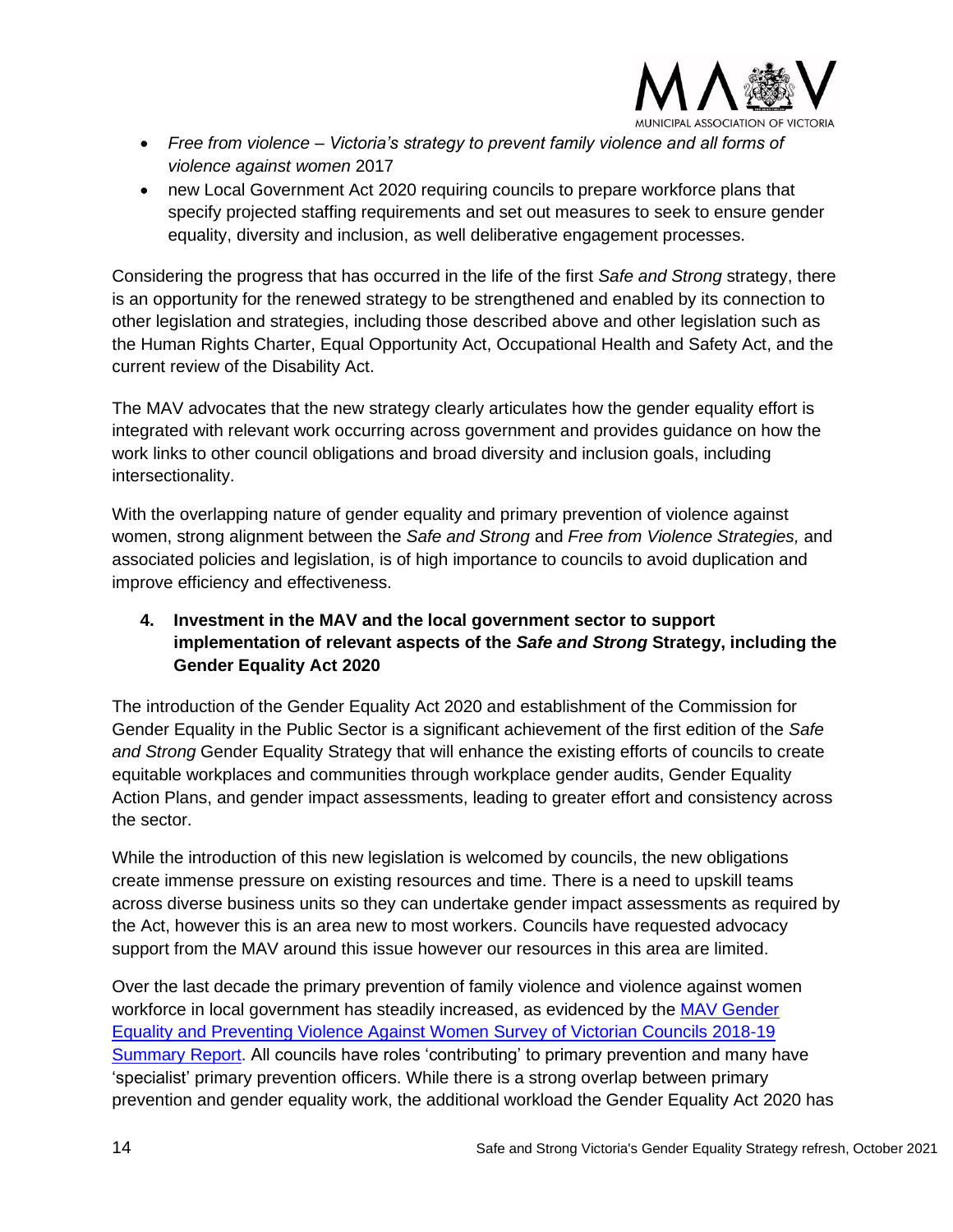

required of councils, particularly the need to build capacity of their organisations, is largely falling to this existing workforce without additional resourcing.

The MAV requests that the Victorian Government adequately resource councils to implement the Gender Equality Act 2020 and support development of a specialist workforce, similar and complimentary to the primary prevention roles.

Alternatively, the MAV recommends that the second edition of *Safe and Strong* considers resourcing the MAV to provide tailored support to councils, and sector coordination and capacity building in a similar role to that funded under the *Free from Violence Strategy,* described below.

The MAV is currently in receipt of two-year funding (2021-2023) from the Office for Preventing Family Violence and Coordination, through the *Free from violence* strategy, which resources 2.0 FTE to staff the preventing family violence and all forms of violence against women portfolio. This funding is provided to continue the MAV's support of councils to build capacity and capability in their prevention efforts, but supporting implementation of the Gender Equality Act 2020 and *Safe and Strong* is explicitly outside its scope.

A similar model of funding and provision of support to councils would be beneficial and cost effective to bolster councils' efforts to successfully meet their requirements under the Gender Equality Act and progress other work under the *Safe and Strong* strategy such as reaching the 50/50 elected representative target at the next council elections in 2024.

The impact of this type of resourcing is demonstrated by the engagement of councils in primary prevention work and how sophisticated this work is becoming. Attendance at *[MAV GE, PVAW](https://www.mav.asn.au/what-we-do/policy-advocacy/social-community/gender-equality/pvaw-network)  [and GBV](https://www.mav.asn.au/what-we-do/policy-advocacy/social-community/gender-equality/pvaw-network) Network* meetings continues to grow, with between 50 and 70 council representatives attending quarterly meetings, there are over 100 council members of the online Teams network, and councils make up almost 500 of the 1,200 subscribers we have to our fortnightly [Preventing](https://www.mav.asn.au/what-we-do/policy-advocacy/social-community/gender-equality/e-news-updates-pvaw-and-gender-equality)  [Violence Against Women and Gender Equality e-news.](https://www.mav.asn.au/what-we-do/policy-advocacy/social-community/gender-equality/e-news-updates-pvaw-and-gender-equality) The high engagement from councils in the co-design process for the new *Local Government Guide to Prevent Family Violence and all forms of Violence Against Women,* which had over 100 participants, is also testament to the benefits of this type of investment.

With a dedicated resource to support local government in progressing their gender equality efforts, the MAV would be able to provide the tailored resources needed for the different council audiences, share best practice across the raft of community facing activity where councils are required to undertake a GIA*,* coordinate topic specific discussion forums and networking opportunities, and contribute to the evidence base to understand what transformative work is occurring in councils and where opportunities remain untapped.

## <span id="page-14-0"></span>**5. Support for gender equal and diverse representation among councillors and senior organisational leaders**

Achieving 50 per cent women councillors and Mayors by 2025 was a key priority of the first *Safe and Strong* strategy and significant progress has been made towards this goal. With the next local government election in 2024 the final opportunity to reach this target, focus should be kept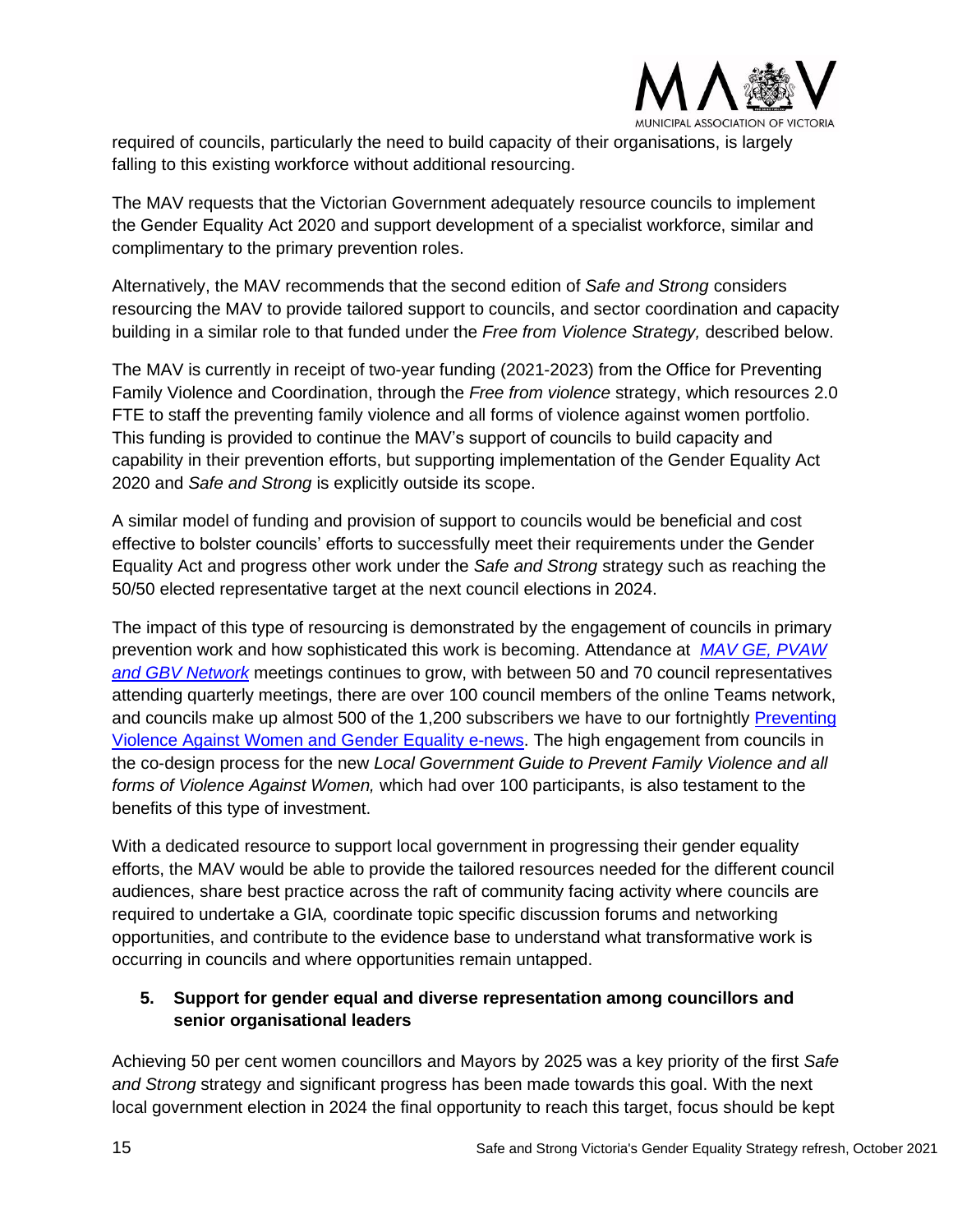

on achieving 50 per cent women councillors and Mayors for the next strategy, along with retaining women councillors for the long term. Representation of diverse women in achieving this goal should also be a focus.

The work of the Gender Equality Advisory Committee includes consideration of how to increase the diversity of women councillors and is an important opportunity to understand what is needed to increase gender parity and diversity. GEAC will be providing recommendations to both the Minister for Women and the Minister for Local Government which should be considered in the *Safe and Strong* renewal and communicated to the local government sector to provide opportunities for increase buy-in and early adoption. The MAV would encourage regular engagement with Local Government Victoria, which is providing the Secretariat for GEAC, to ensure that this takes place.

There continues to be opportunity for the workforce demographics within councils to better reflect gender equality and the diversity of the communities they serve. This is particularly relevant at senior management and executive levels. In recent years, there has been an increase in the number of women being appointed CEOs, now comprising 30 per cent of positions. It would be of great interest for a small research program to be undertaken to understand this increase in numbers.

The MAV encourages the next *Safe and Strong* Strategy to include investment in direct programs or initiatives that actively support and encourage diverse women to develop leadership skills and to stand for council. Programs could include mentoring, sponsorship and professional development programs, women's leadership forums, targeted community leadership programs, and specific marketing and training campaigns. These programs should be comprehensive and commence well before the 2024 election. They should also be accessible financially and in terms of timing and method of delivery. The MAV encourages the next *Safe and Strong* strategy to include measures that address the gap in leadership development through direct funding for programs that are accessible, affordable or free to targeted cohorts, or scholarship programs to support women attending.

The MAV is experienced in delivering a Stand for Council program and, with the support of additional funding in the lead up to the 2024 council elections, would have capacity to develop and deliver a focused campaign to support and encourage diverse women and people of all genders to stand for their local council.

In addition to the above, *Safe and Strong* should look to address structural barriers that affect the retention of women in councillor and leadership roles such as the gender pay gap, prevalence of sexual harassment, access to childcare, other forms of discrimination such as racism or ableism, and policies and practices that negatively impact women. WGAs undertaken as part of councils' Gender Equality Act responsibilities will illuminate areas for improvement, particularly in relation to pipelines for career progression and should be used to inform targeted initiatives.